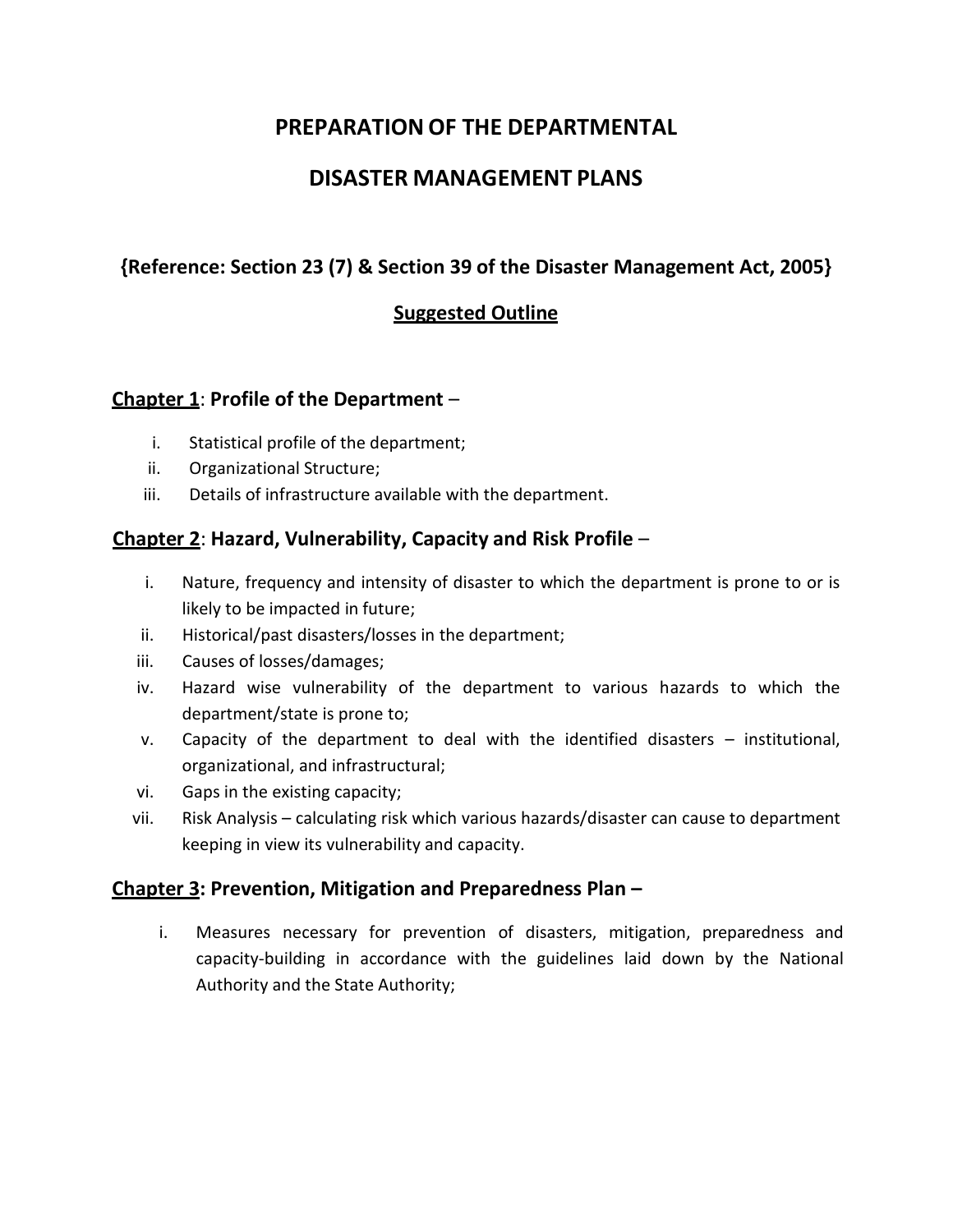- ii. Integration into its development plans and projects, the measures for prevention of disaster and mitigation (Please refer to guidelines issued by the Revenue Department in this regard);
- iii. Provision of funds for prevention of disaster, mitigation, capacity-building and preparedness;
- iv. Drawing up mitigation, preparedness and response plans, capacity-building, data collection and identification and training of personnel in relation to disaster management;
- v. Review the enactments administered by it, its policies, rules and regulations with a view to incorporate therein the provisions necessary for prevention of disasters, mitigation or preparedness;
- vi. Provision of emergency communication in the affected areas; and
- vii. Such other actions as may be necessary for disaster management

## **Chapter 4: Response Plan -**

- i. Mechanism for early warning and dissemination thereof;
- ii. Trigger Mechanism for response;
- iii. Response plan for responding effectively and promptly to any threatening disaster situation or disaster in accordance with the State Plan, and in accordance with the guidelines or directions of the National Executive Committee and the State Executive Committee and the State Government and the SDMA;
- iv. Appointment of Nodal Officers to perform Emergency Support Functions (ESFs)/roles in emergency in the format already circulated by the State Government
- v. Constitution of the Incident Response Teams (IRTs) at all levels with provision of delegation of authority;
- vi. Reporting procedures and formats;
- vii. Role of NGOs and Voluntary Sector and coordination thereof;
- viii. System of assessing the damage from any disaster;
- ix. Roles and responsibilities and coordination mechanism for the department;
- x. Disaster Specific Response Plan Response plan for major disasters such as earthquake, flash flood/cloudburst, snow avalanche, landslide etc. in which state level response would be needed;
- xi. Identification of suppliers for departmental supplies and pre-contracting for supplies in case of emergencies; and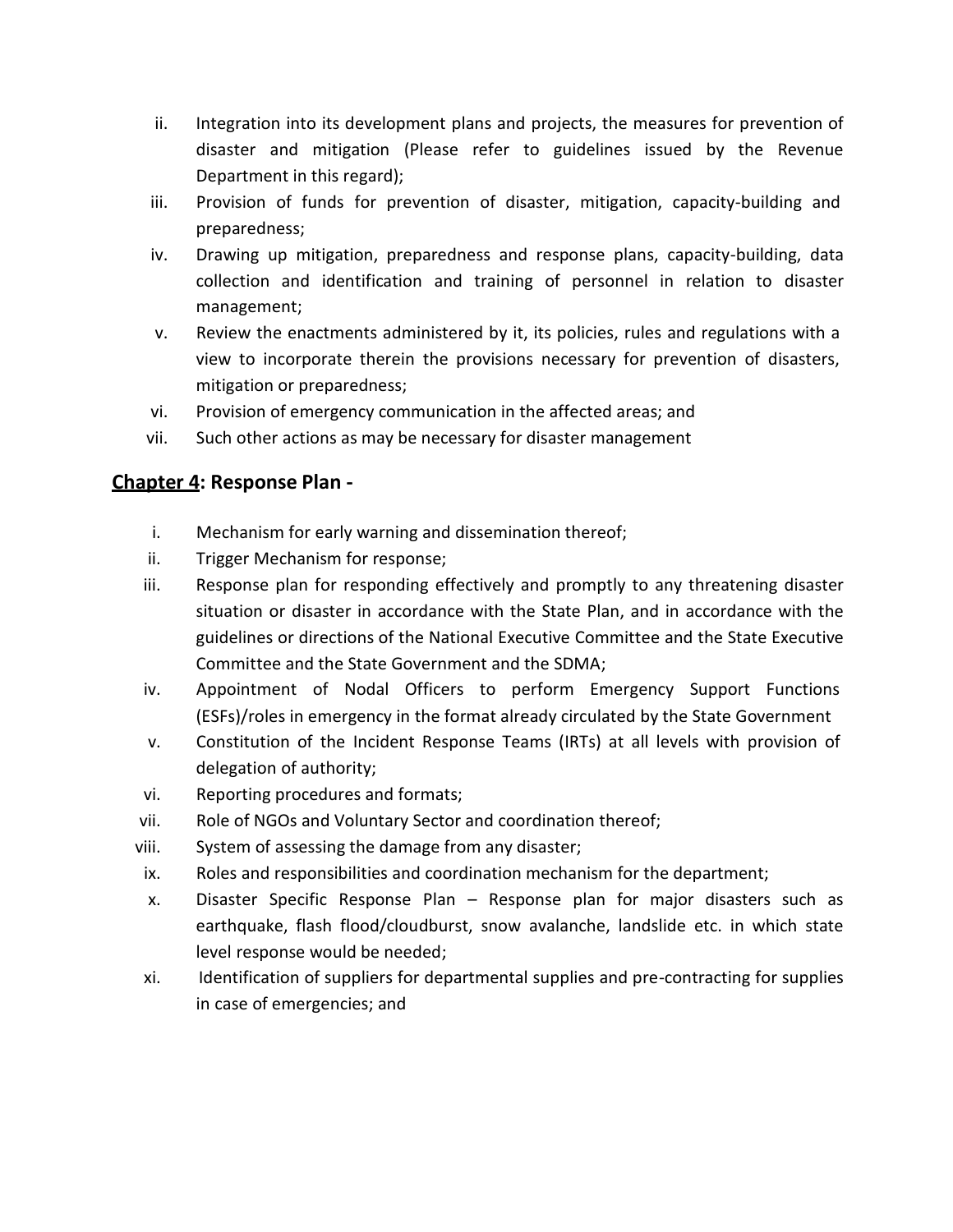# **Chapter 5: Relief, Rehabilitation and Reconstruction**

- i. Norms of relief } If applicable.
- ii. Minimum Standards of relief
- iii. Rehabilitation Plan
- iv. Financial mechanism
- v. Action Plan for Reconstruction 'Building back better'

### **Chapter 6: Knowledge Management**

- i. Need of Creating network of knowledge institutions;
- ii. Identification of Knowledge institutions and mechanism of knowledge sharing;
- iii. Documentation of lessons learnt; and
- iv. Documentation of best practices and uploading of the same in the departmental websites.

## **Chapter 7: Review and Updation, & Dissemination of Plan**

- i. DM Plan is a "living document"  $-$  would require regular improvement and updation – at least once a year
- ii. System of updation who, when and how?
- iii. Dissemination of Plan to stakeholders how? Printing of document, uploading in departmental website, meetings, seminars, etc.

### **Annexures:-**

- 1. Important contact details National, state, local level of the department, etc.
- 2. Resource list (available with Department) with contact persons details (kindly follow IDRN Format)
- 3. Resources available with National Govt. level
- 4. Detailed Standard Operating Procedures (SOPs) for all phases of disasters before, during and after;
- 5. List of NGOs/INGOs/CBOs working in the field of the department
- 6. List of suppliers relevant for the department
- 7. Damage Assessment Formats
- 8. Reporting formats

### **Important Resources for Preparation of Plan:**

1. National Disaster Management Authority Guidelines (www.ndma.gov.in)